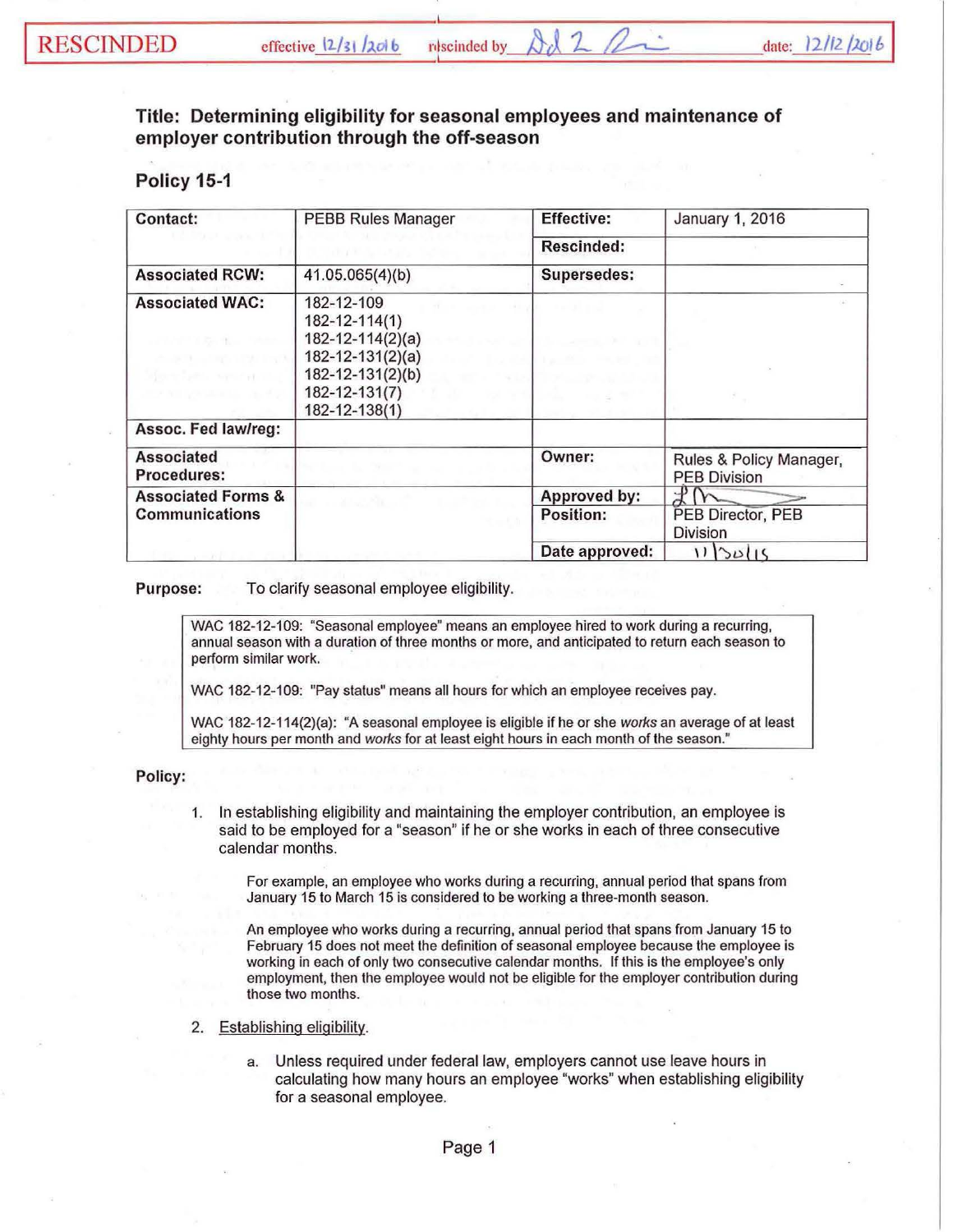For example, an employer cannot use annual leave or sick leave when calculating how many hours are anticipated to be worked.

- b. Employers must provide benefits upon hire for the employee's first season when:
	- i. The employee is expected to work an average of at least 80 hours per month and expected to work for at least eight hours in each month of the season (WAC 182-12-114(2)(b)(i)); and
	- ii. Based on the employer's reasonable knowledge, the employee will likely return the next season.
- c. If an employee is anticipated to work for more than six consecutive months, employers must provide benefits upon hire when the employer anticipates the employee will work an average of at least 80 hours per month and eight hours in each month (WAC 182-12-114(1)(b)(i)). This is true whether or not the employer anticipates the employee will return each season.
- d. An employee who is determined to be ineligible for benefits, but later works an average of at least eighty hours per month and works for at least eight hours in each month and works for more than six consecutive months, becomes eligible the first of the month following a six-month averaging period (WAC 182-12-114(2)(b)(iii).
- e. If an employing agency revises an employee's anticipated work hours such that the employee meets the eligibility criteria in WAC 182-12-114(2)(a) the employee becomes eligible when the revision is made (WAC 182-12- 114(2)(b)(ii).
- f. An employee who returns for a second consecutive season at the same agency is *presumed to return* each subsequent season: -Any employee who returns for a second season of three months or more establishes eligibility for benefits upon hire at the beginning of the second season when the employer anticipates the employee will work an average of at least 80 hours per month and work for at least eight hours in each month of the season.
- 3. Maintaining the employer contribution season to season: A benefits eligible seasonal employee (eligible under WAC 182-12-114(2)) who works a season of less than nine months is eligible for the employer contribution in any month of his or her season in which he or she is in pay status eight or more hours during that month (WAC 182-12- 131(2)(a)).
- 4. Maintaining the employer contribution over the off-season: A benefits-eligible seasonal employee (eligible under WAC 182-12-114(2)) who works a season of nine months or more is eligible for the employer contribution in any month of his or her season in which he or she is in pay status eight or more hours during that month and through the off season following each season worked (WAC 182-12-131(2)(b)).
	- a. Any hours in pay status during the season, including leave, are used when calculating whether an employee is eligible for maintaining the employer contribution over the off-season.
	- b. A seasonal employee must have at least eight hours pay status, or have protected leave under federal law, in each month of a season of nine months